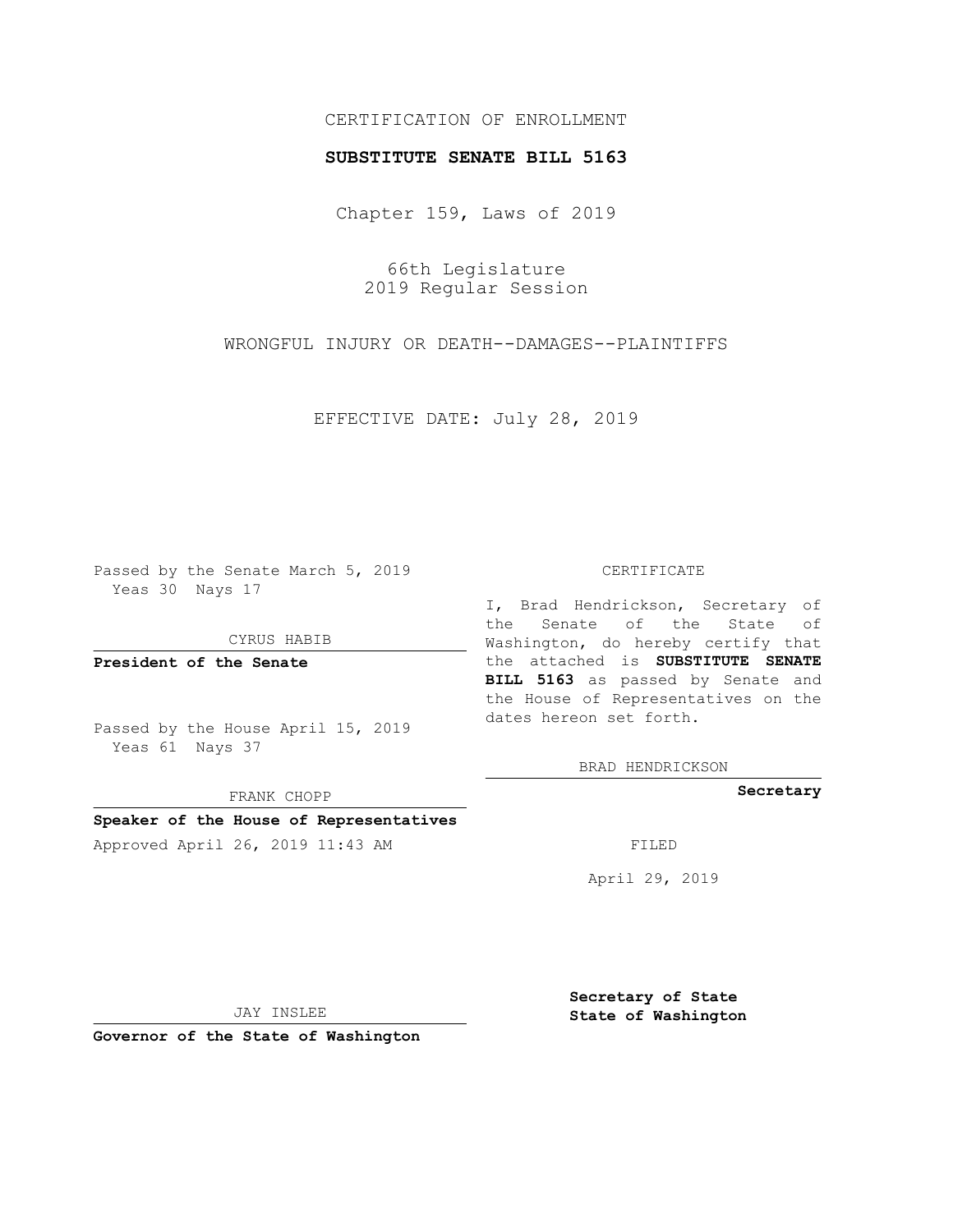## **SUBSTITUTE SENATE BILL 5163**

Passed Legislature - 2019 Regular Session

## **State of Washington 66th Legislature 2019 Regular Session**

**By** Senate Law & Justice (originally sponsored by Senators Hasegawa, Pedersen, Kuderer, Darneille, McCoy, Saldaña, Dhingra, Frockt, Wilson, C., Liias, Palumbo, and Nguyen)

READ FIRST TIME 01/25/19.

1 AN ACT Relating to actions for wrongful injury or death; amending 2 RCW 4.20.010, 4.20.020, 4.20.046, 4.20.060, and 4.24.010; and 3 creating a new section.

4 BE IT ENACTED BY THE LEGISLATURE OF THE STATE OF WASHINGTON:

5 **Sec. 1.** RCW 4.20.010 and 2011 c 336 s 89 are each amended to read as follows:6

7 (1) When the death of a person is caused by the wrongful act, neglect, or default of another person, his or her personal 9 representative may maintain an action ((for damages)) against the 10 person causing the death((; and although)) for the economic and noneconomic damages sustained by the beneficiaries listed in RCW 4.20.020 as a result of the decedent's death, in such amounts as determined by a trier of fact to be just under all the circumstances of the case.

15 (2) This section applies regardless of whether or not the death 16 ((shall have been)) was caused under such circumstances as amount, in 17 law, to a felony.

18 **Sec. 2.** RCW 4.20.020 and 2011 c 336 s 90 are each amended to 19 read as follows: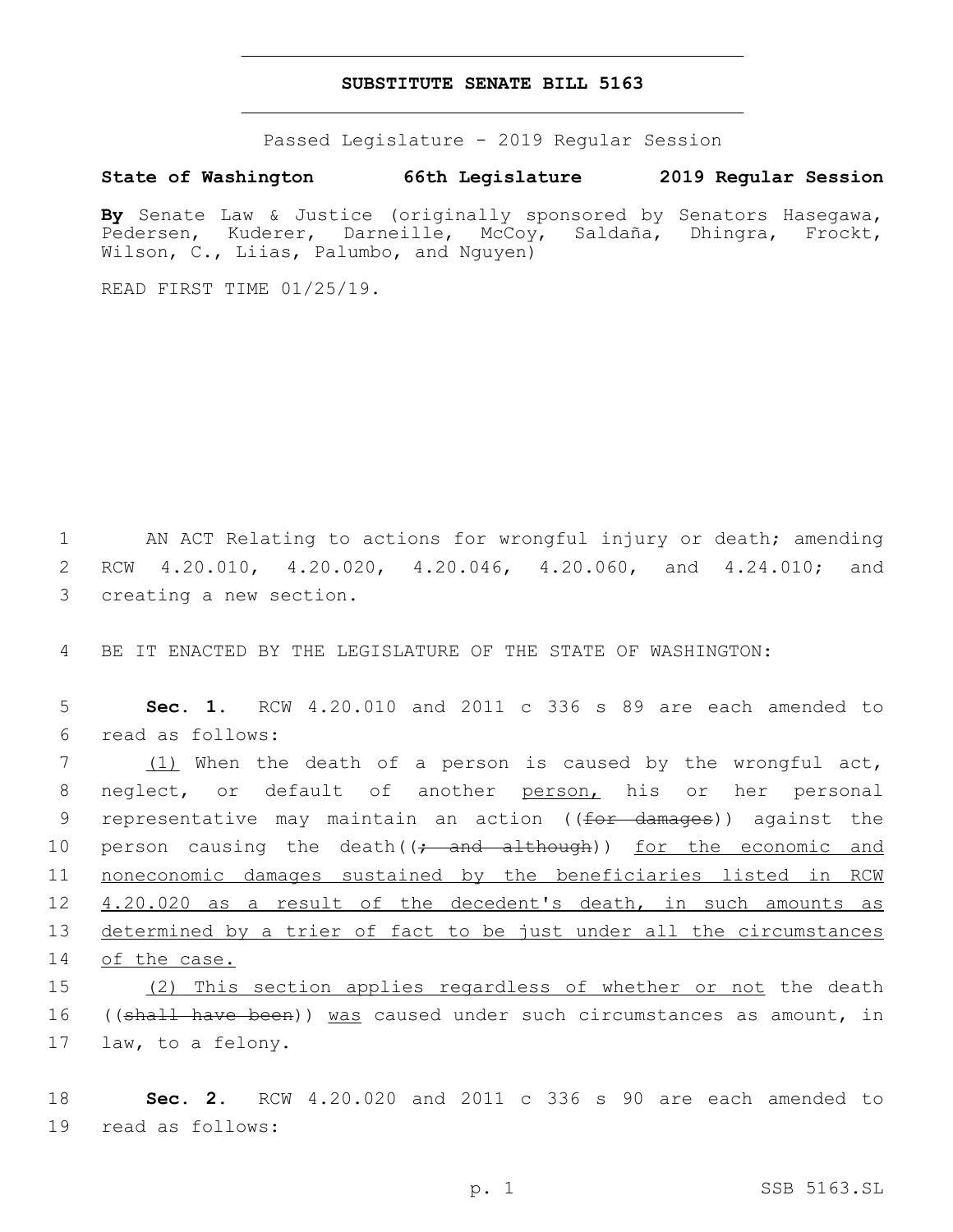1 Every ((such)) action under RCW 4.20.010 shall be for the benefit 2 of the ((wife, husband)) spouse, state registered domestic partner, 3 child or children, including stepchildren, of the person whose death 4 shall have been so caused. If there  $(\frac{1}{e})$  is no  $(\frac{1}{e} + \frac{1}{e})$ 5 spouse, state registered domestic partner, or such child or children, 6 such action may be maintained for the benefit of the parents( $(\tau)$ 7 sisters,)) or ((brothers, who may be dependent upon the deceased 8 person for support, and who are resident within the United States at 9 the time of his or her death) siblings of the deceased.

10 In every such action the (( $\frac{1}{10}$ ) trier of fact may give such 11 damages as, under all circumstances of the case, may to them seem 12 just.

13 **Sec. 3.** RCW 4.20.046 and 2008 c 6 s 409 are each amended to read as follows:14

 (1) All causes of action by a person or persons against another person or persons shall survive to the personal representatives of 17 the former and against the personal representatives of the latter, whether such actions arise on contract or otherwise, and whether or not such actions would have survived at the common law or prior to 20 the date of enactment of this section ((: PROVIDED, HOWEVER, That)).

21 (2) In addition to recovering economic losses on behalf of the 22 decedent's estate, the personal representative ((shall only be)) is 23 only entitled to recover noneconomic damages for pain and suffering, 24 anxiety, emotional distress, or humiliation personal to and suffered 25 by  $((a))$  the deceased on behalf of those beneficiaries enumerated in 26 RCW  $4.20.020$  ( $\sqrt{a}$  and such)) in such amounts as determined by a trier 27 of fact to be just under all the circumstances of the case. Damages 28 under this section are recoverable regardless of whether or not the 29 death was occasioned by the injury that is the basis for the action.

 (3) The liability of property of spouses or domestic partners held by them as community property and subject to execution in satisfaction of a claim enforceable against such property so held shall not be affected by the death of either or both spouses or either or both domestic partners; and a cause of action shall remain an asset as though both claiming spouses or both claiming domestic partners continued to live despite the death of either or both claiming spouses or both claiming domestic partners.

38  $((+2+))$   $(4)$  Where death or an injury to person or property, 39 resulting from a wrongful act, neglect or default, occurs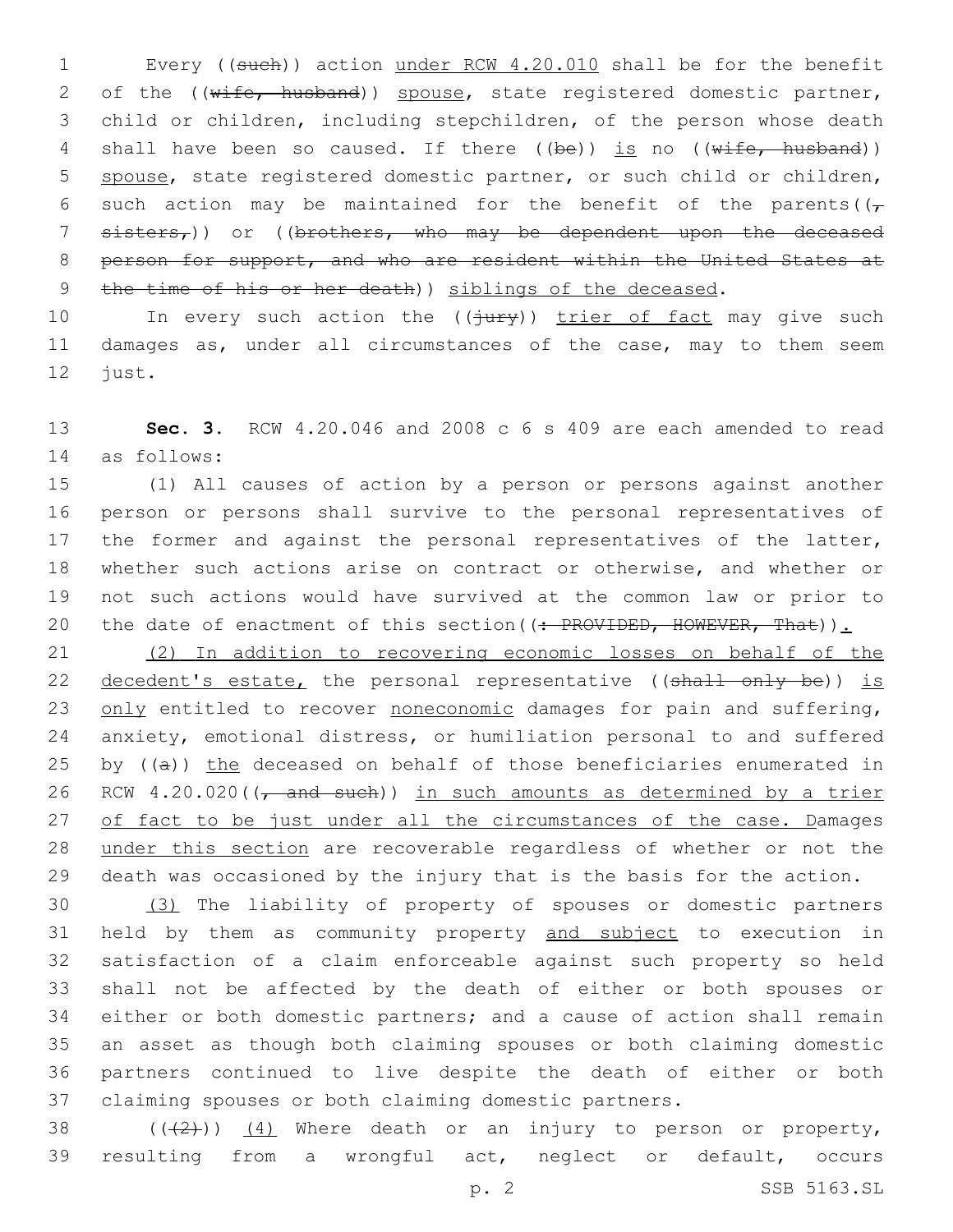simultaneously with or after the death of a person who would have been liable therefor if his or her death had not occurred simultaneously with such death or injury or had not intervened between the wrongful act, neglect or default and the resulting death or injury, an action to recover damages for such death or injury may be maintained against the personal representative of such person.

7 **Sec. 4.** RCW 4.20.060 and 2007 c 156 s 30 are each amended to 8 read as follows:

9 (1) No action for a personal injury to any person occasioning 10 death shall abate, nor shall such right of action ((determine)) 11 terminate, by reason of such death, if such person has a surviving 12 spouse, state registered domestic partner, or child living, including 13 stepchildren, or if leaving no surviving spouse, state registered 14 domestic partner, or ((such)) children, ((if there is dependent upon 15 the deceased for support and resident within the United States at the 16 time of decedent's death,)) the person has surviving parents( $(\tau)$ 17 sisters,)) or ((brothers; but such action may be prosecuted, or 18 commenced and prosecuted, by the executor or administrator)) 19 siblings.

20 (2) An action under this section shall be brought by the personal 21 representative of the deceased, in favor of ((such)) the surviving 22 spouse or state registered domestic partner, or in favor of the 23 surviving spouse or state registered domestic partner and ((such)) 24 children, or if no surviving spouse or state registered domestic 25 partner, in favor of ((such)) the child or children, or if no 26 surviving spouse, state registered domestic partner, or  $((\text{such}) )$  a 27 child or children, then in favor of the decedent's parents( $(\tau)$ 28 sisters,)) or ((brothers who may be dependent upon such person for 29 support, and resident in the United States at the time of decedent's 30 death)) siblings.

 (3) In addition to recovering the decedent's economic losses 32 under this section, the persons listed in subsection (1) of this section are entitled to recover damages for the decedent's pain and suffering, anxiety, emotional distress, or humiliation, in such amounts as determined by a trier of fact to be just under all the 36 circumstances of the case.

37 **Sec. 5.** RCW 4.24.010 and 1998 c 237 s 2 are each amended to read as follows:38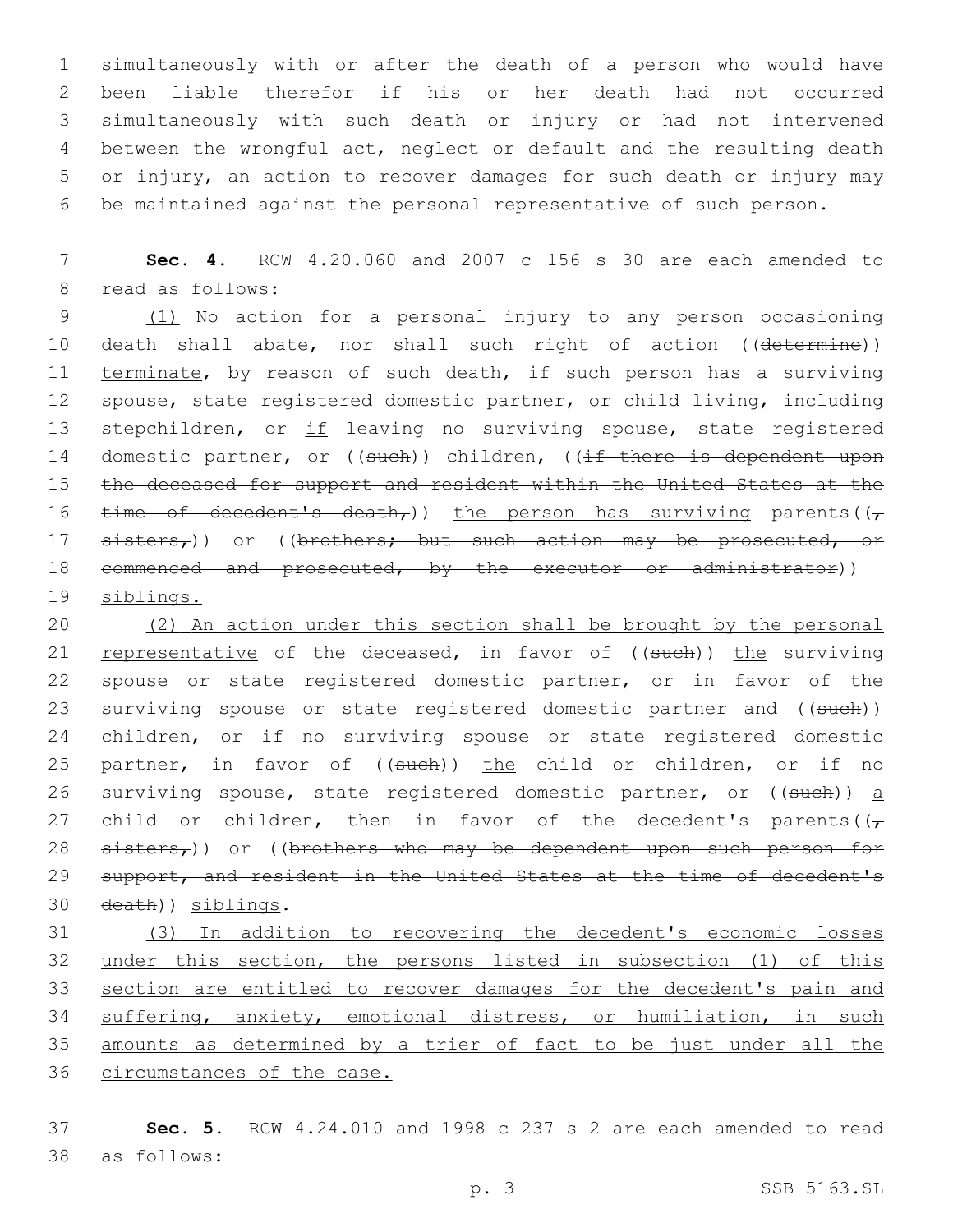1 (1) A ((mother or father, or both,)) parent or legal guardian 2 who has regularly contributed to the support of his or her minor 3 child, and ((the mother or father, or both, of a child on whom 4 either, or both, are dependent for support)) a parent or legal 5 guardian who has had significant involvement in the life of an adult 6 child, may maintain or join as a party an action as plaintiff for the 7 injury or death of the child. For purposes of this section, 8 "significant involvement" means demonstrated support of an emotional, 9 psychological, or financial nature within the parent-child 10 relationship, at or reasonably near the time of death, or at or 11 reasonably near the time of the incident causing death, including 12 either giving or receiving emotional, psychological, or financial 13 support to or from the child.

14 (2) In addition to recovering damages for the child's health care 15 expenses, loss of the child's services, loss of the child's financial 16 support, and other economic losses, damages may be also recovered 17 under this section for the loss of love and companionship of the 18 child, loss of the child's emotional support, and for injury to or 19 destruction of the parent-child relationship, in such amounts as 20 determined by a trier of fact to be just under all the circumstances 21 of the case.

22 (3) An action may be maintained by a parent or legal guardian 23 under this section, regardless of whether or not the child has 24 attained the age of majority, only if the child has no spouse, state 25 registered domestic partner, or children.

26 (4) Each parent is entitled to recover for his or her own loss 27 separately from the other parent regardless of marital status, even 28 though this section creates only one cause of action ((, but if the 29 parents of the child are not married, are separated, or not married 30 to each other damages may be awarded to each plaintiff separately, as 31 the trier of fact finds just and equitable)).

32 (5) If one parent brings an action under this section and the 33 other parent is not named as a plaintiff, notice of the institution 34 of the suit, together with a copy of the complaint, shall be served 35 upon the other parent: PROVIDED, That notice shall be required only 36 if parentage has been duly established.

 Such notice shall be in compliance with the statutory requirements for a summons. Such notice shall state that the other parent must join as a party to the suit within twenty days or the right to recover damages under this section shall be barred. Failure